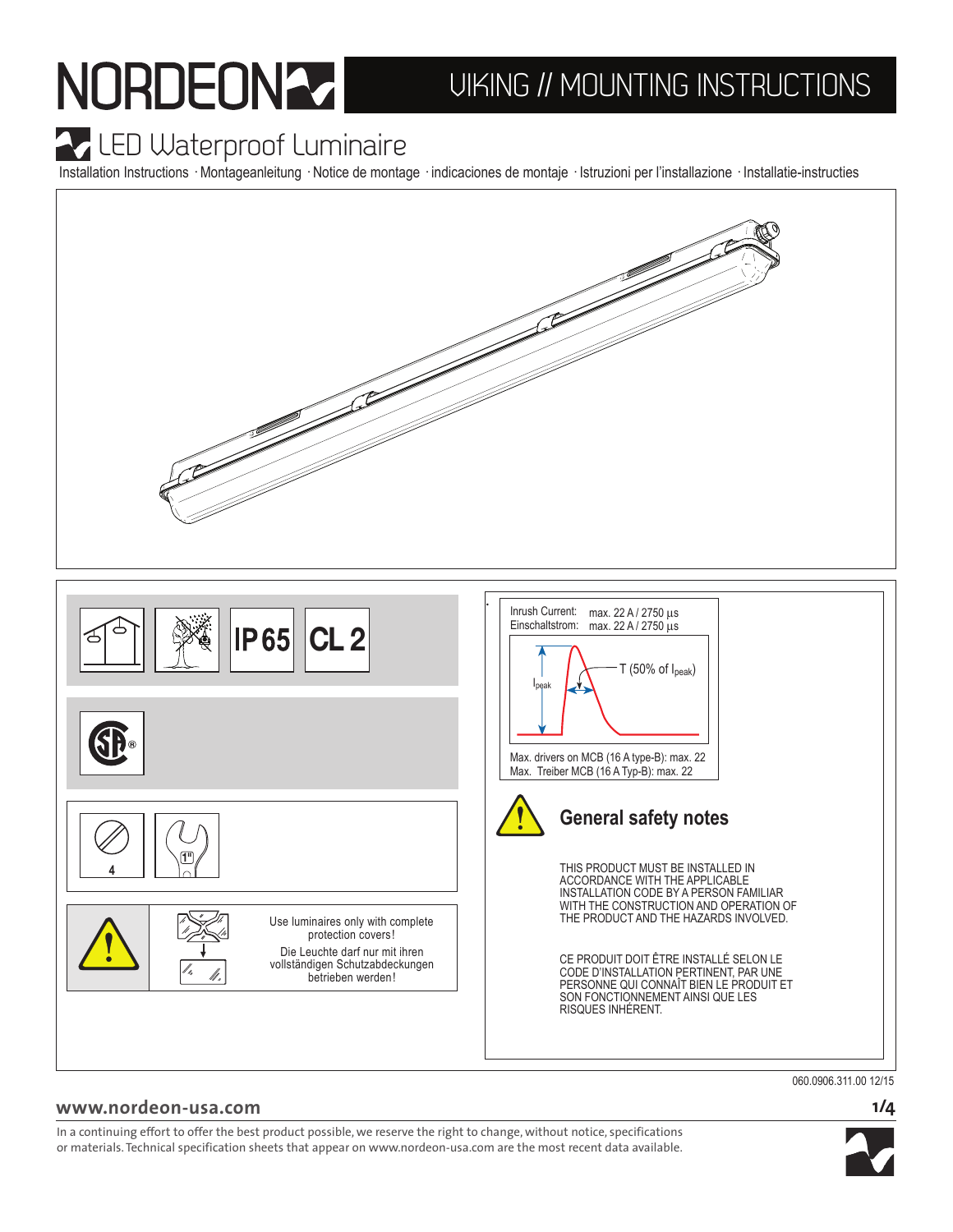



#### **www.nordeon-usa.com**

In a continuing effort to offer the best product possible, we reserve the right to change, without notice, specifications or materials. Technical specification sheets that appear on www.nordeon-usa.com are the most recent data available.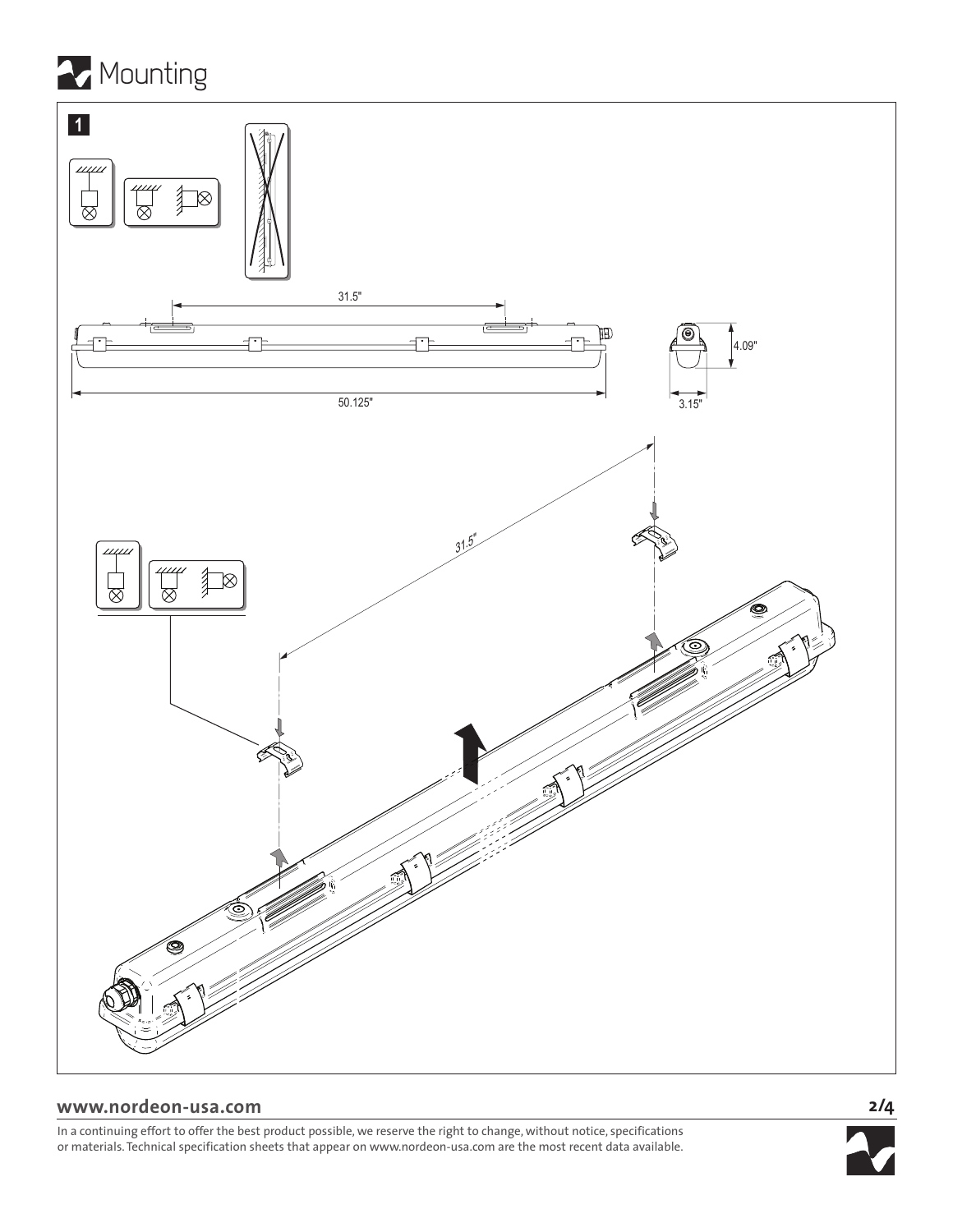

#### **www.nordeon-usa.com**

In a continuing effort to offer the best product possible, we reserve the right to change, without notice, specifications or materials. Technical specification sheets that appear on www.nordeon-usa.com are the most recent data available.

**3/4**